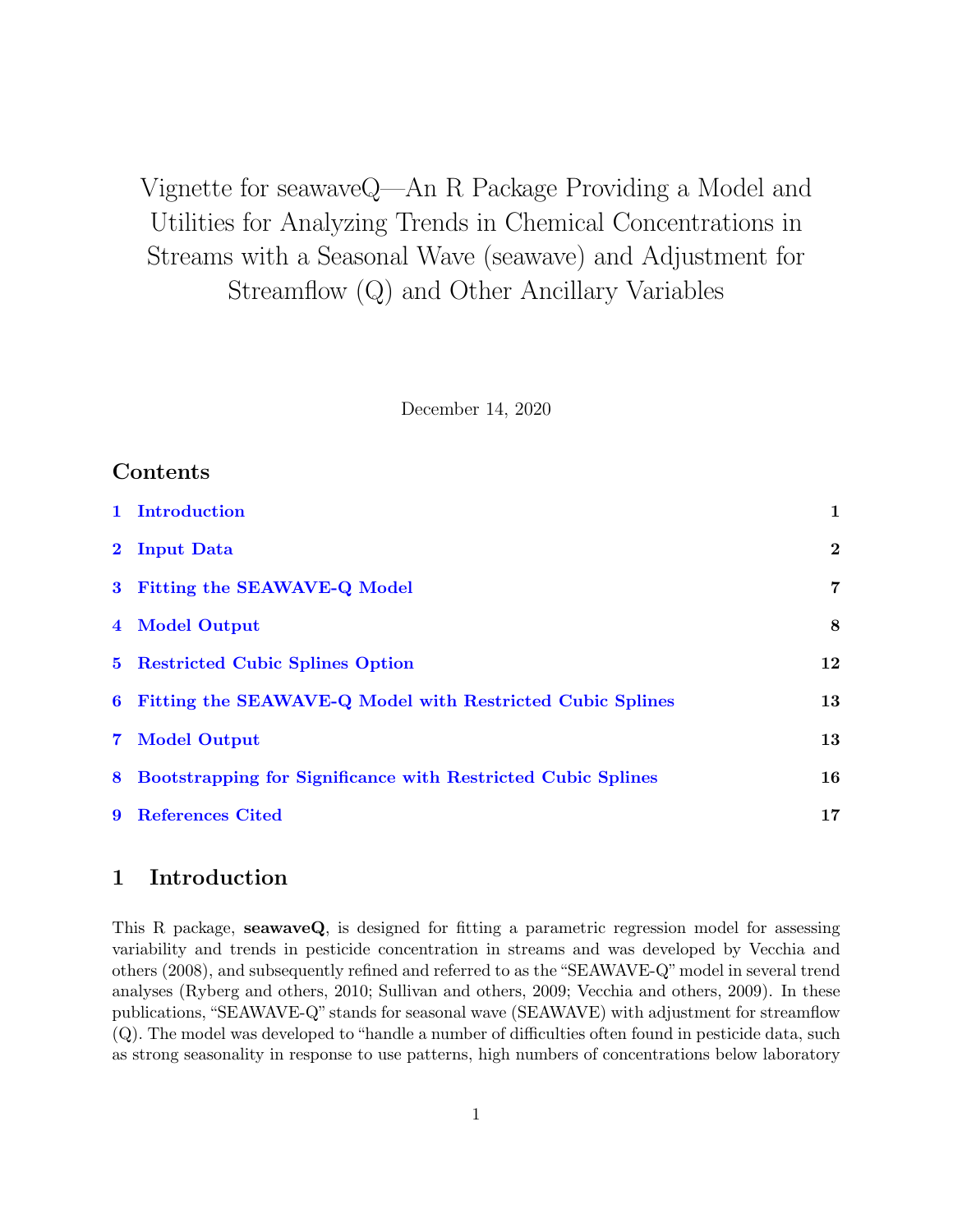reporting levels (RLs), complex relations between streamflow and concentration, and intermittent or changing sampling frequencies (both inter-annually and intra-annually)" (Vecchia and others, 2008). This R package provides a standardized methodology for fitting the model and makes the trend analysis method widely available for use by others. In addition, several enhancements to the model have been included as well as utility functions for working with chemical concentration data. The enhancements and utilities include procedures for preparing and summarizing input data; flexibility to include other explanatory variables besides streamflow; graphical methods for assessing model fit; and plotting routines that may be used for pesticide and other chemical concentration data. A flow chart showing how the various function in the package work together is shown in figure 1 of the U.S. Geological Survey Open-File Report documenting this package (Ryberg and York, 2020).

The statistical methodology for the model is described in Vecchia and others (2008) and in the U.S. Geological Survey Open-File Report documenting this package (Ryberg and York, 2020). Users new to this model should read both of those documents before applying the model to their own data. An important part of the model and the output shown below is the seasonal wave. The seasonal wave is a periodic (period of 1 year) solution to a differential equation (Vecchia and others, 2008) that has a pulse input function, a seasonal shift that determines the time at which the seasonal wave reaches its maximum, and a model half-life (see appendix 3. Visualizations of the Seasonal Wave; Ryberg and York, 2020).

## <span id="page-1-0"></span>2 Input Data

The model needs two types of input data. The first is the water-quality sample data including dates, the concentration data, and qualification codes, indicating which values are censored (less than a laboratory reporting level). The second type of data is the continuous ancillary data used in the model, such as streamflow anomalies (Ryberg and Vecchia, 2012). These ancillary data also are used to produce a continuous estimate of pesticide concentration. Examples of the necessary format of these two datasets are provided and documented in the package. The following code shows how to access the example data.

```
> options(width = 65)
> # load necessary packages, assuming they have already been installed on the system
> library(waterData)
> library(survival)
> library(seawaveQ)
> # load example data that comes with the package
> data(swData)
> # show first few rows of water-quality data for Missouri River at Omaha, Nebr.
> head(qwMoRivOmaha)
    staid dates times R04035 P04035 R04037 P04037 R04041
1 06610000 1996-01-13 1130 < 0.004 _ 0.024 <
2 06610000 1996-02-13 1200 < 0.004 E 0.005 <
```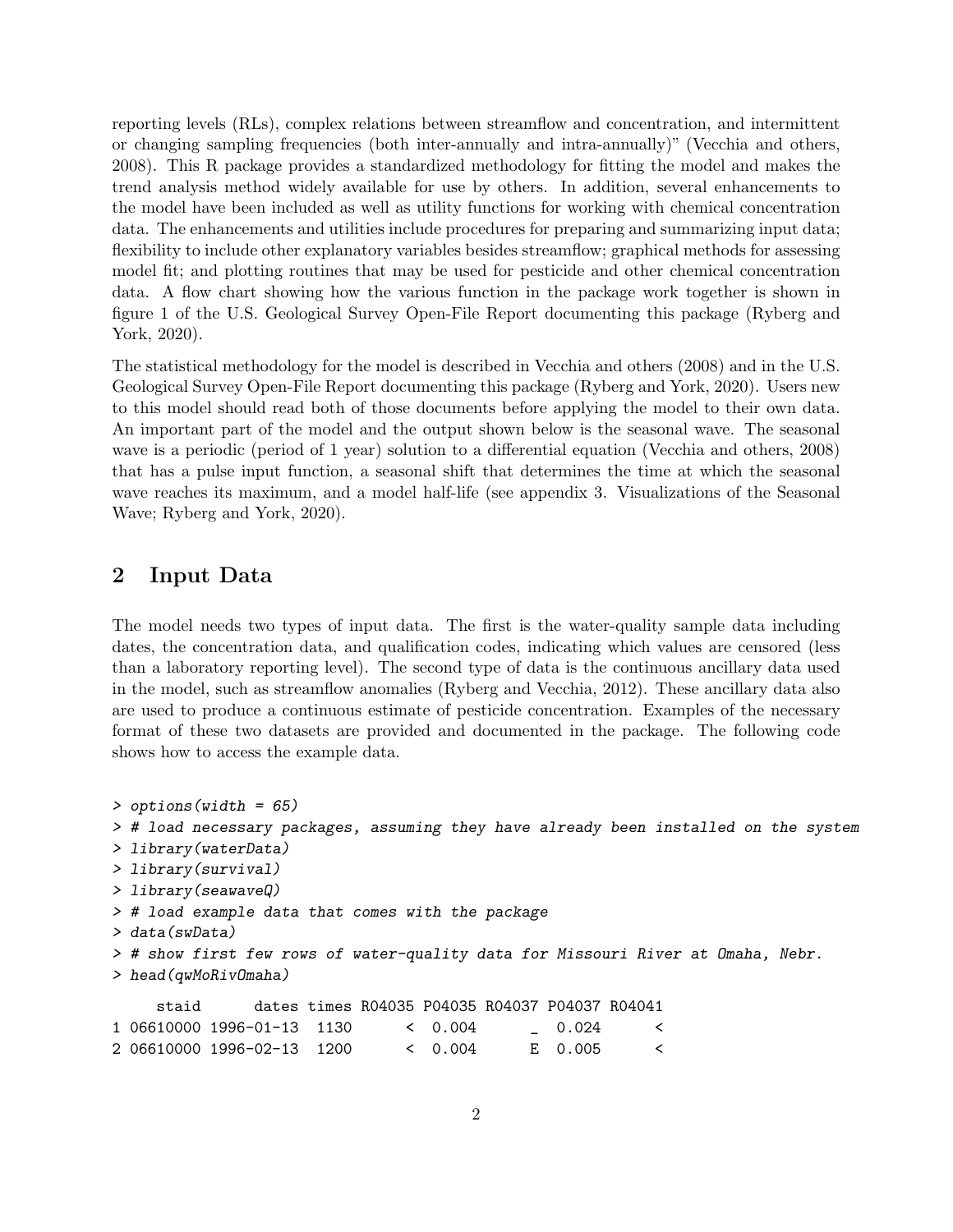|              | 3 06610000 1996-03-13 |                      |                                       | 1000  | E.      | 0.005                                                          |         | E.    | 0.004 | ≺       |                                                                        |
|--------------|-----------------------|----------------------|---------------------------------------|-------|---------|----------------------------------------------------------------|---------|-------|-------|---------|------------------------------------------------------------------------|
|              |                       |                      | 4 06610000 1996-03-28 1030            |       | $\prec$ | 0.004                                                          |         | E     | 0.005 |         |                                                                        |
|              | 5 06610000 1996-04-09 |                      |                                       | 1100  |         | $-0.007$                                                       |         | E     | 0.006 |         |                                                                        |
|              |                       |                      | 6 06610000 1996-04-23 1000            |       |         | & 0.004                                                        |         | $\lt$ | 0.004 |         |                                                                        |
|              |                       |                      |                                       |       |         | P04041 R39415 P39415 R46342 P46342 R82630 P82630 R82661 P82661 |         |       |       |         |                                                                        |
| $\mathbf{1}$ | 0.008                 |                      | 0.006                                 | $\lt$ | 0.003   |                                                                |         | 0.029 |       | & 0.003 |                                                                        |
| 2            | 0.008                 |                      | 0.200                                 |       | & 0.003 |                                                                | & 0.007 |       |       | & 0.003 |                                                                        |
| 3            | 0.008                 | $\mathbb{R}^n$       | 0.026                                 | $\lt$ |         | $0.003$ < $0.007$                                              |         |       |       | & 0.003 |                                                                        |
| 4            | 0.009                 | $\sim$ $\sim$ $\sim$ | 0.026                                 |       |         | $0.003$ $0.007$                                                |         |       |       | & 0.003 |                                                                        |
| 5            | 0.014                 | $\sim$               | 0.075                                 |       |         | E 0.003 < 0.007                                                |         |       |       | & 0.003 |                                                                        |
| 6            | 0.012                 |                      | 0.040                                 |       | & 0.003 |                                                                | & 0.007 |       |       | & 0.003 |                                                                        |
|              | R82668 P82668         |                      |                                       |       |         |                                                                |         |       |       |         |                                                                        |
| 1            |                       | 0.008                |                                       |       |         |                                                                |         |       |       |         |                                                                        |
| $\mathbf{2}$ | $\equiv$              | 0.007                |                                       |       |         |                                                                |         |       |       |         |                                                                        |
| 3            |                       | E 0.004              |                                       |       |         |                                                                |         |       |       |         |                                                                        |
| 4            |                       | 0.008                |                                       |       |         |                                                                |         |       |       |         |                                                                        |
| 5            | L.                    | 0.009                |                                       |       |         |                                                                |         |       |       |         |                                                                        |
| 6            | $\lt$                 | 0.002                |                                       |       |         |                                                                |         |       |       |         |                                                                        |
|              |                       |                      |                                       |       |         |                                                                |         |       |       |         | > # get a description of the data including definitions of the columns |
|              |                       |                      | > # by viewing the help documentation |       |         |                                                                |         |       |       |         |                                                                        |
|              |                       |                      |                                       |       |         |                                                                |         |       |       |         |                                                                        |
|              | > ?qwMoRivOmaha       |                      |                                       |       |         |                                                                |         |       |       |         |                                                                        |

Optionally, a function has been provided to plot concentration data. This function produces a scatter plot that indicates the censored, less than, values. The functions is  $cenScatPlot$  and an example of its use follows. Previous versions of the software included an option to generate box plots properly representing regression on order statistics using an implementation of a regression on order statistics designed for multiply-censored analytical-chemistry data (Helsel, 2005). This relied on the R package NADA (Lee, 2017); however, long-term maintenance of this package has been an issue (oral commun., R Core Team, 2020) and the functionality was removed. Users may investigate the availability of NADA and use it separately to produce box plots.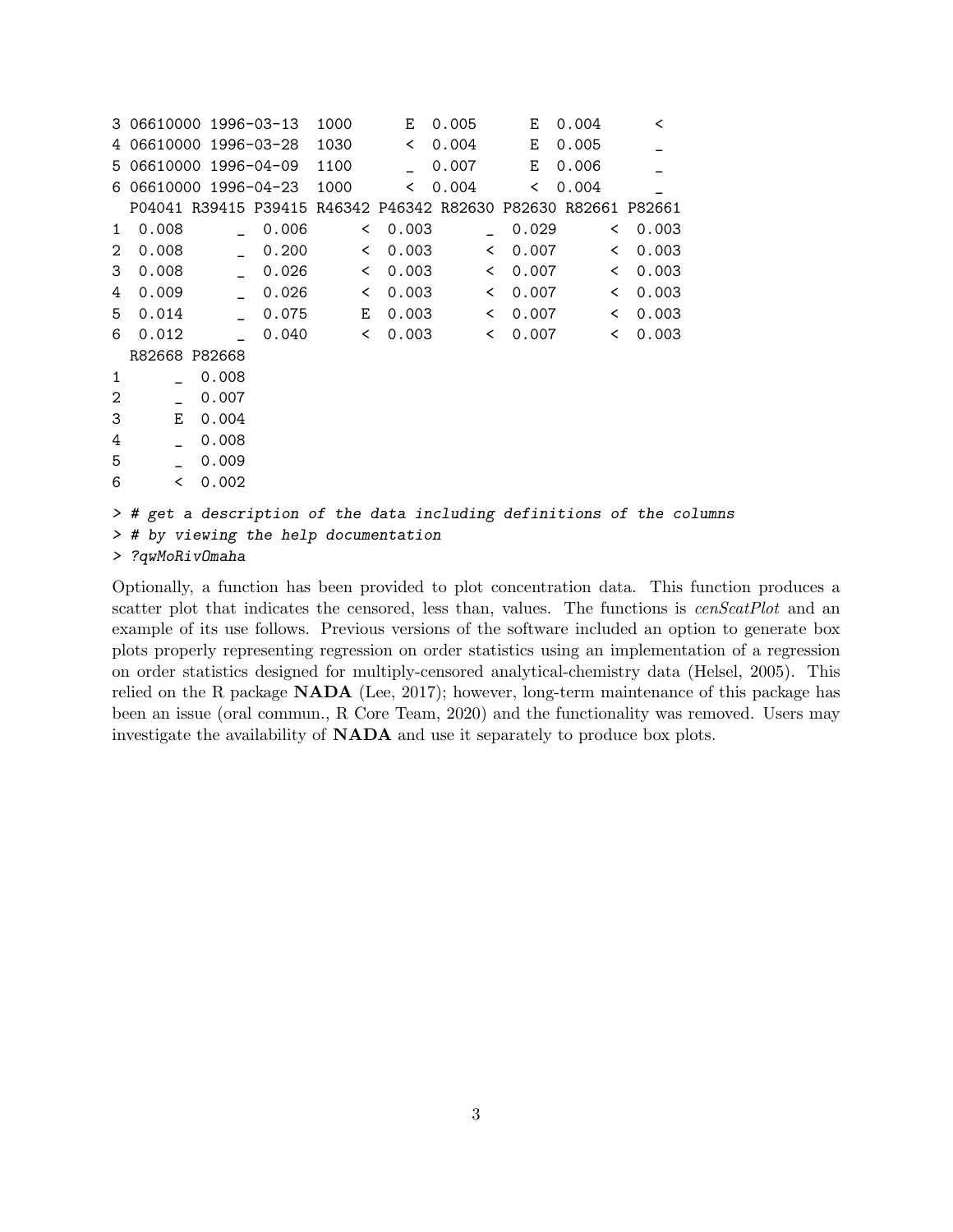```
> # scatter plot showing quantified, estimated, and censored values
> cenScatPlot(qwMoRivOmaha, pname = "04035")
```
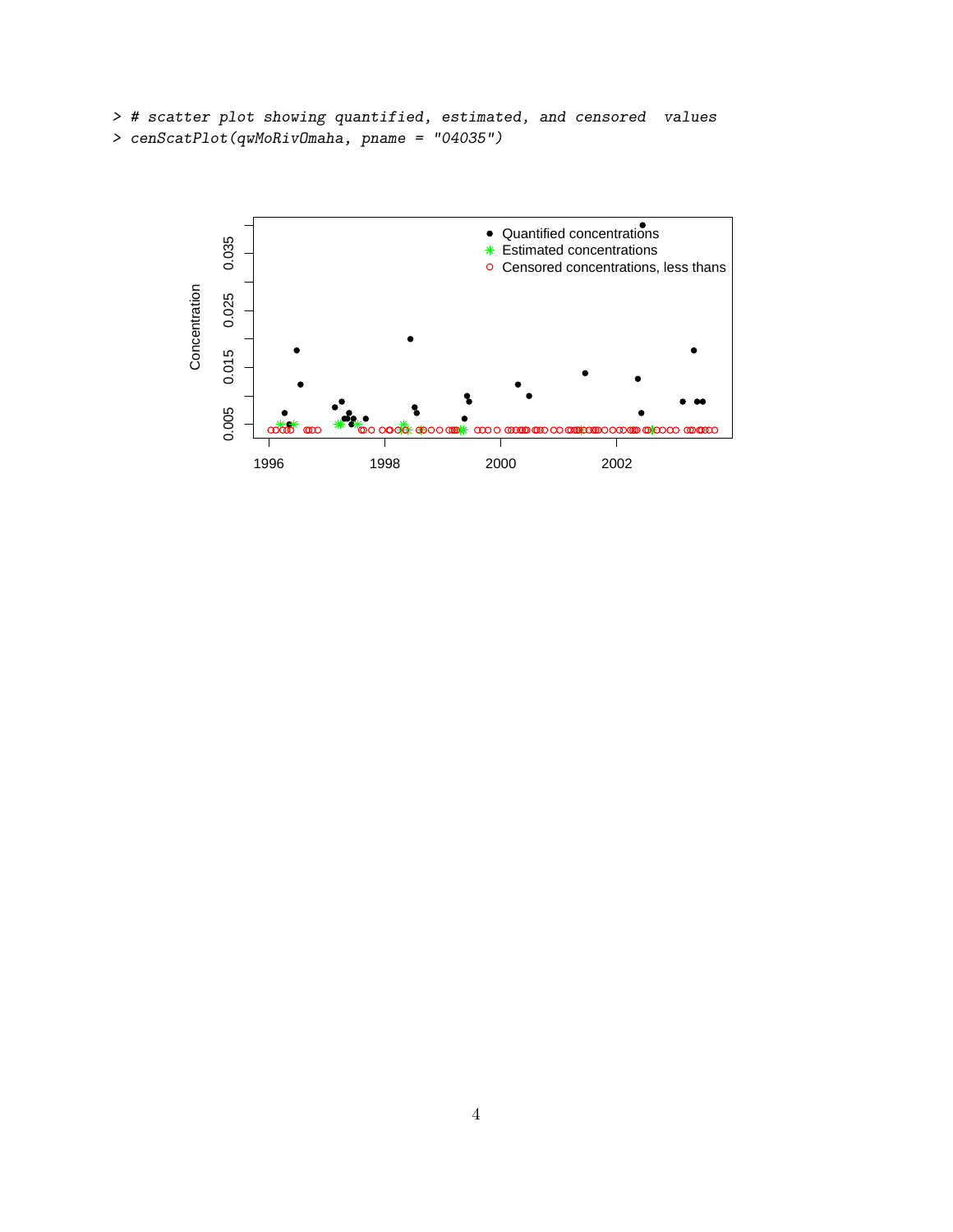```
> # scatter plot with many additional plotting arguments
> # these options provide a plot closer to the plotting standards
> # of the U.S. Geological Survey, however, these plots may not
> # meet all U.S. Geological Survey publication requirements
> par(las = 1, tcl = 0.5)> cenScatPlot(qwMoRivOmaha, pname = "04035",
+ site = "06610000 Missouri River at Omaha, Nebraska",
+ ylabel = "Simazine concentration, in micrograms per liter",
+ legcex = 0.7, qwcols = c("R", "P"), ylim = c(0,0.1), yaxs = "i",
+ cex.1ab = 0.9, cex.axis = 0.9, xax = "i", xax = "n",+ xlim = c(as.Date("1996-01-01"), as.Date("2004-01-01")))
> axdates <- c("1996-01-01", "1998-01-01", "2000-01-01", "2002-01-01",
+ "2004-01-01")
> axis(1, as.Date(axdates), labels = c("1996", "1998", "2000", "2002", "2004"),
+ cex.axis = 0.9)
```


**06610000 Missouri River at Omaha, Nebraska**

The second data set needed is the one containing the continuous ancillary data for building the model that describes pesticide concentrations.

```
> data(swData)
> # show last few rows of water-quality data for Missouri River at Omaha, Nebr.
> tail(cqwMoRivOmaha)
       staid dates dflow flowa30 flowa1 dsed
2917 06610000 2003-09-25 29200 -0.09433312 -0.00527612 176
2918 06610000 2003-09-26 28800 -0.09268448 -0.01291513 177
2919 06610000 2003-09-27 28700 -0.09102975 -0.01608045 181
```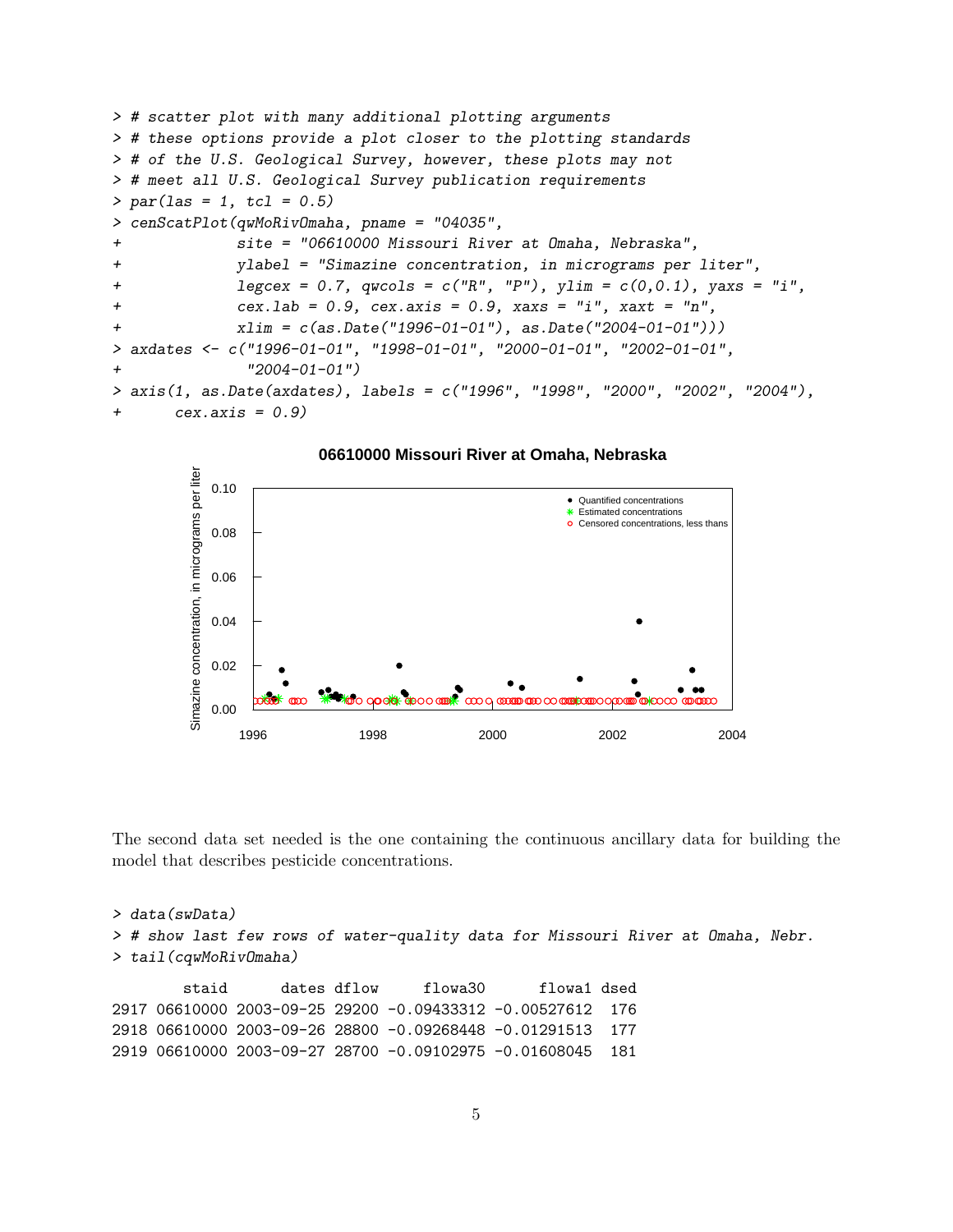```
2920 06610000 2003-09-28 28700 -0.08926147 -0.01784872 184
2921 06610000 2003-09-29 28600 -0.08754373 -0.02108233 189
2922 06610000 2003-09-30 28700 -0.08577546 -0.02133474 201
         seda30 seda1
2917 -0.1546322 -0.10766231
2918 -0.1566163 -0.10321762
2919 -0.1579888 -0.09213983
2920 -0.1588294 -0.08416002
2921 -0.1586754 -0.07267005
2922 -0.1569162 -0.04769499
> # get a description of the data including definitions of the columns
> # by viewing the help documentation
> ?cqwMoRivOmaha
```
In this case, the continuous ancillary data includes daily streamflow (dflow) and daily sediment concentration (dsed), as well as the 30-day and 1-day streamflow (flowa30 and flowa1) and sediment (seda30 and seda1) anomalies. [The anomalies were calculated using the waterData package for R (Ryberg and Vecchia, 2012).]

In order to build a model using one or more of these ancillary variables as explanatory variables for pesticide concentration, the continuous ancillary variables need to be associated with the waterquality samples. The function  $combineData$  will combine water-quality sample data and continuous (daily) ancillary variables and drop unnecessary columns. One needs to specify the water-quality sample data, the continuous ancillary data, and the columns representing the station identifier (staid), the sample date, the qualification code  $(<, E)$  columns, and the concentration columns as shown in the following code. See Oblinger Childress and others (1999) for an explanation of the qualification codes used by the U.S. Geological Survey.

```
> data(swData)
> MoRivOmaha <- combineData(qwdat = qwMoRivOmaha, cqwdat = cqwMoRivOmaha,
+ qwcols = c("staid", "dates", "R", "P"))
> # view combined data set
> head(MoRivOmaha)
    staid dates R04035 P04035 R04037 P04037 R04041 P04041
1 06610000 1996-01-13 < 0.004 _ 0.024 < 0.008
2 06610000 1996-02-13 < 0.004 E 0.005 < 0.008
3 06610000 1996-03-13 E 0.005 E 0.004 < 0.008
4 06610000 1996-03-28 < 0.004 E 0.005 _ 0.009
5 06610000 1996-04-09 _ 0.007 E 0.006 _ 0.014
6 06610000 1996-04-23 < 0.004 < 0.004 _ 0.012
 R39415 P39415 R46342 P46342 R82630 P82630 R82661 P82661 R82668
1 _ 0.006 < 0.003 _ 0.029 < 0.003 _
2 _ 0.200 < 0.003 < 0.007 < 0.003 _
3 _ 0.026 < 0.003 < 0.007 < 0.003 E
```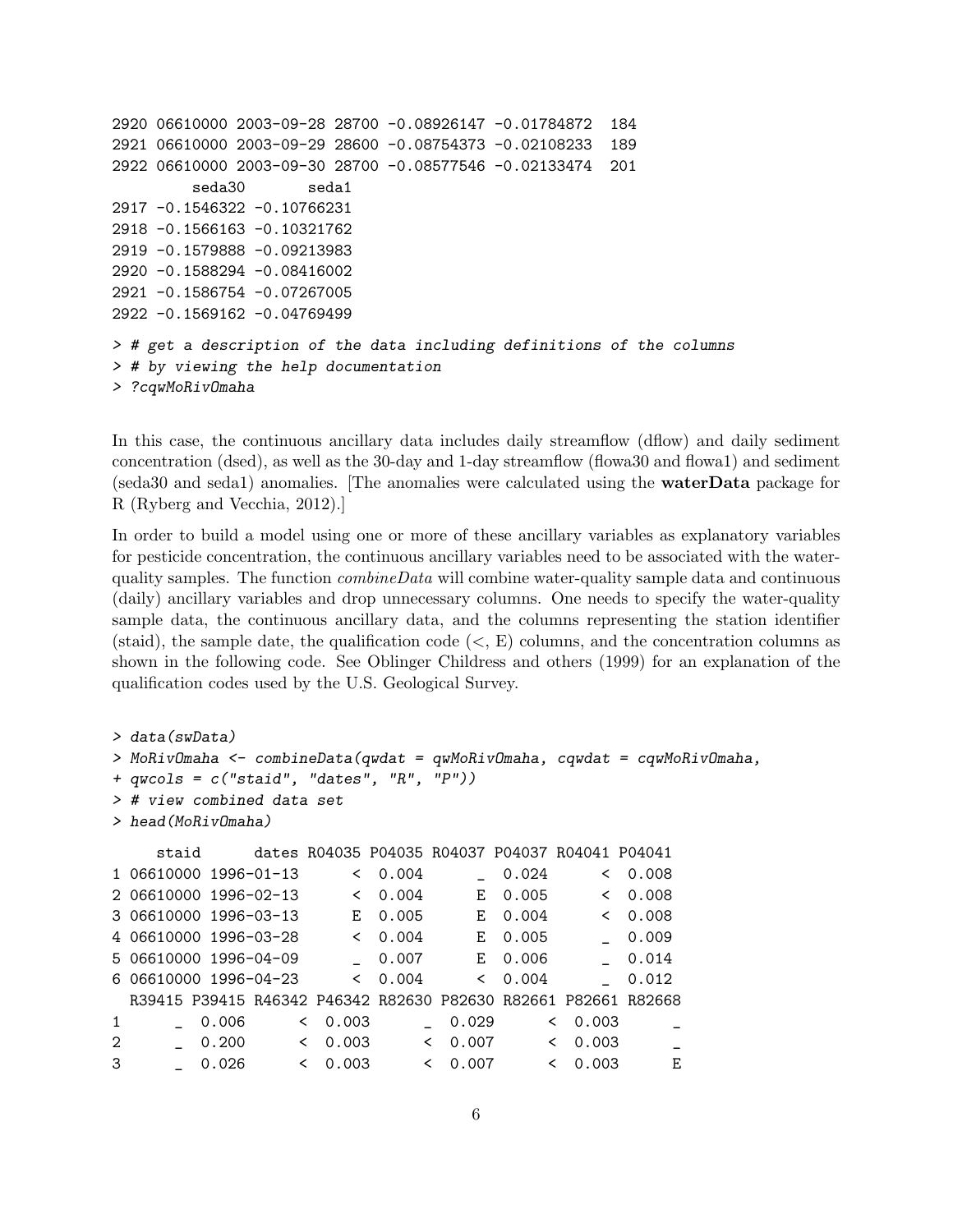4 \_ 0.026 < 0.003 < 0.007 < 0.003 \_ 5 \_ 0.075 E 0.003 < 0.007 < 0.003 \_ 6 \_ 0.040 < 0.003 < 0.007 < 0.003 < P82668 dflow flowa30 flowa1 dsed seda30 1 0.008 25800 -0.111771936 -0.041600453 255 0.04313266 2 0.007 30500 -0.155914620 0.075222364 312 0.02706313 3 0.004 32600 -0.043752697 -0.008021798 236 -0.02856792 4 0.008 42400 -0.004315925 0.066689687 609 0.01503934 5 0.009 50300 0.073100169 0.063475721 528 0.13734452 6 0.002 48800 0.126711034 -0.003283307 368 0.23175763 seda1 1 -0.14439969 2 -0.04071575 3 -0.10632729 4 0.26177074 5 0.07748219 6 -0.17371703

# <span id="page-6-0"></span>3 Fitting the SEAWAVE-Q Model

One can now fit the model using the data explored and combined in the previous code examples. The following code fits three different models (with differing continuous ancillary variables) for two pesticides in the data set. The pesticides are 04035, simazine; 04037, prometon; and 04041, cyanazine. See the help documentation for further information about the function arguments shown and additional arguments.

```
> data(swData)
> # associate continuous water-quality data with each sample
> # combineData does this for you
> modMoRivOmaha <- combineData(qwdat=qwMoRivOmaha, cqwdat=cqwMoRivOmaha)
> # then fit model(s)
> myfitLinearTrend <- fitswavecav(cdat = modMoRivOmaha, cavdat = cqwMoRivOmaha,
+ tanm = "myfitLinearTrend",
+ pnames = c("04035", "04037", "04041"),
+ yrstart = 1995, yrend = 2003, tndbeg = 1995,
+ tndend = 2003, iwcav = c("flowa30", "flowa1"),
+ dcol = "dates", qwcols = c("R", "P"), mclass = 1,
+ plotfile = FALSE)
```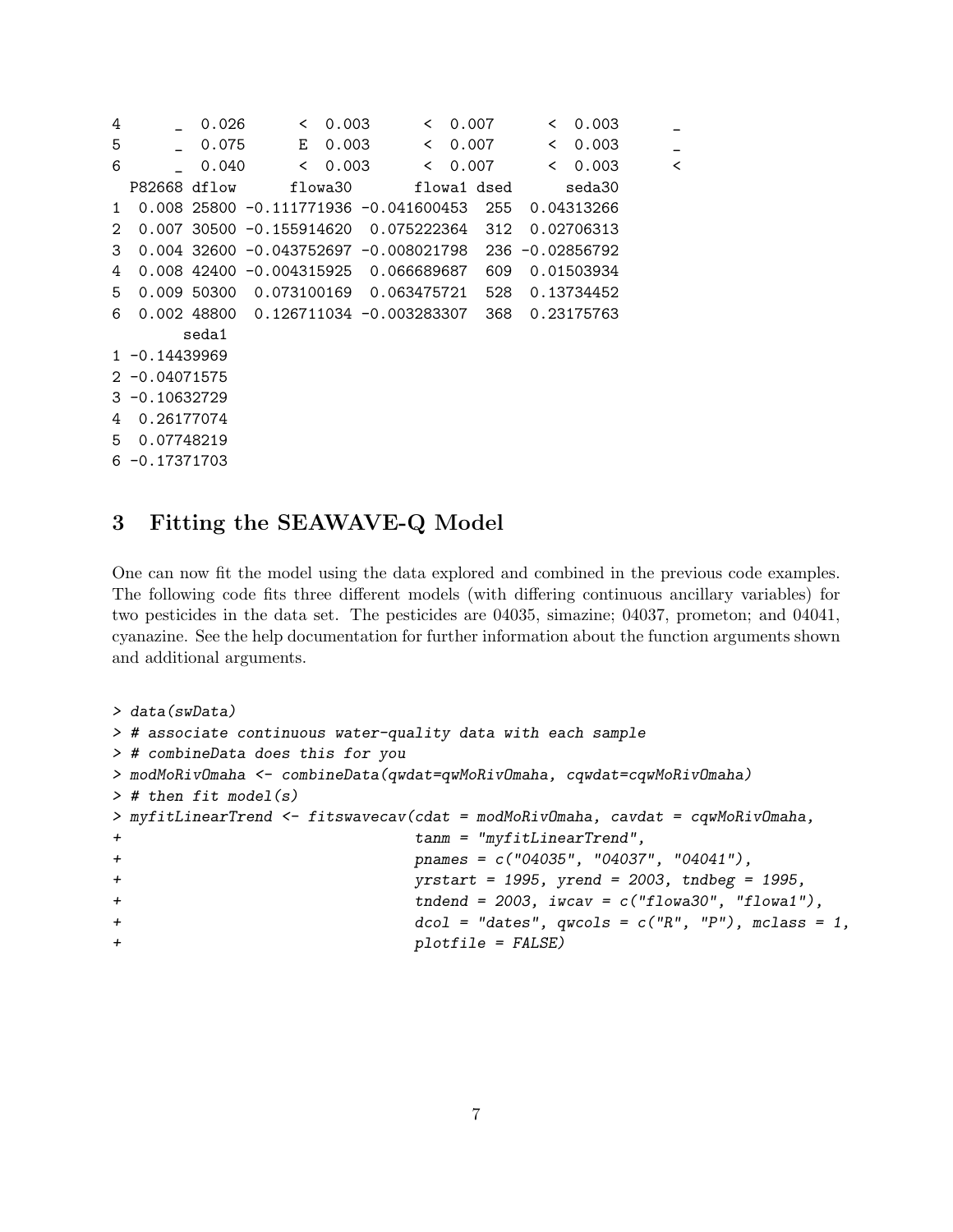### <span id="page-7-0"></span>4 Model Output

The model fitting process finds the best pulse input function and model half-life for the concentration data and uses survival regression to fit a regression model. Three types of output are provided: 1) a list, the first element being a data frame with information about the model and its parameters, the second element being the survival regression summary, the third element the observed concentration (censored and uncensored), the fourth element the concentrations predicted by the model, the fifth element the summary statistics for the predicted concentrations; and the sixth element provides trend results expressed as trends in percent or trends in concentration units; 2) text files showing a summary of the survival regression results, like the second element of the list, but with additional measures of model quality and information about the R session; and 3) a pdf file of plots showing the model, trend, and diagnostic plots. The data frame results for the three models for simazine and cyanazine are shown below.

```
> # get the first element of the list for each model/constituent combination
> # the data frame with information about each model/constituent combination
> myfitLinearTrend[[1]]
 pname mclass jmod hlife cmaxt scl loglik cxmatintcpt
1 04035 1 3 1 0.48087 0.27199 -32.79163 -2.49349
2 04037 1 8 4 0.42896 0.19970 -9.96412 -2.31618
3 04041 1 4 3 0.48087 0.42405 -43.05521 -2.26965
 cxmatwavest cxmattndlin cxmatflowa30 cxmatflowa1 sexmatintcpt
1 0.55437 -0.02793 0.05386 2.10427 0.04910
2 0.27310 -0.00733 0.09402 0.34218 0.02550
3 2.17692 -0.24887 -0.02829 2.98901 0.08534
 sexmatwavest sexmattndlin sexmatflowa30 sexmatflowa1
1 0.11172 0.02112 0.30492 0.46888
2 0.07609 0.01202 0.16905 0.26856
3 0.25938 0.03683 0.51375 0.78007
 pvalxmattndlin
1 0.18598
2 0.54224
3 0.00000
> # get the second element of the list for each model/constituent combination
> # the survival regression summary for each model/constituent combination
> myfitLinearTrend[[2]]
[[1]Call:
survreg(formula = Surv(time = clogtmp, time2 = indcen, type = "left") \tilde{ }xmat - 1, dist = "gaussian", control = list(maxiter = 100))
           Value Std. Error z p
xmatintcpt -2.4935 0.0491 -50.78 < 2e-16
```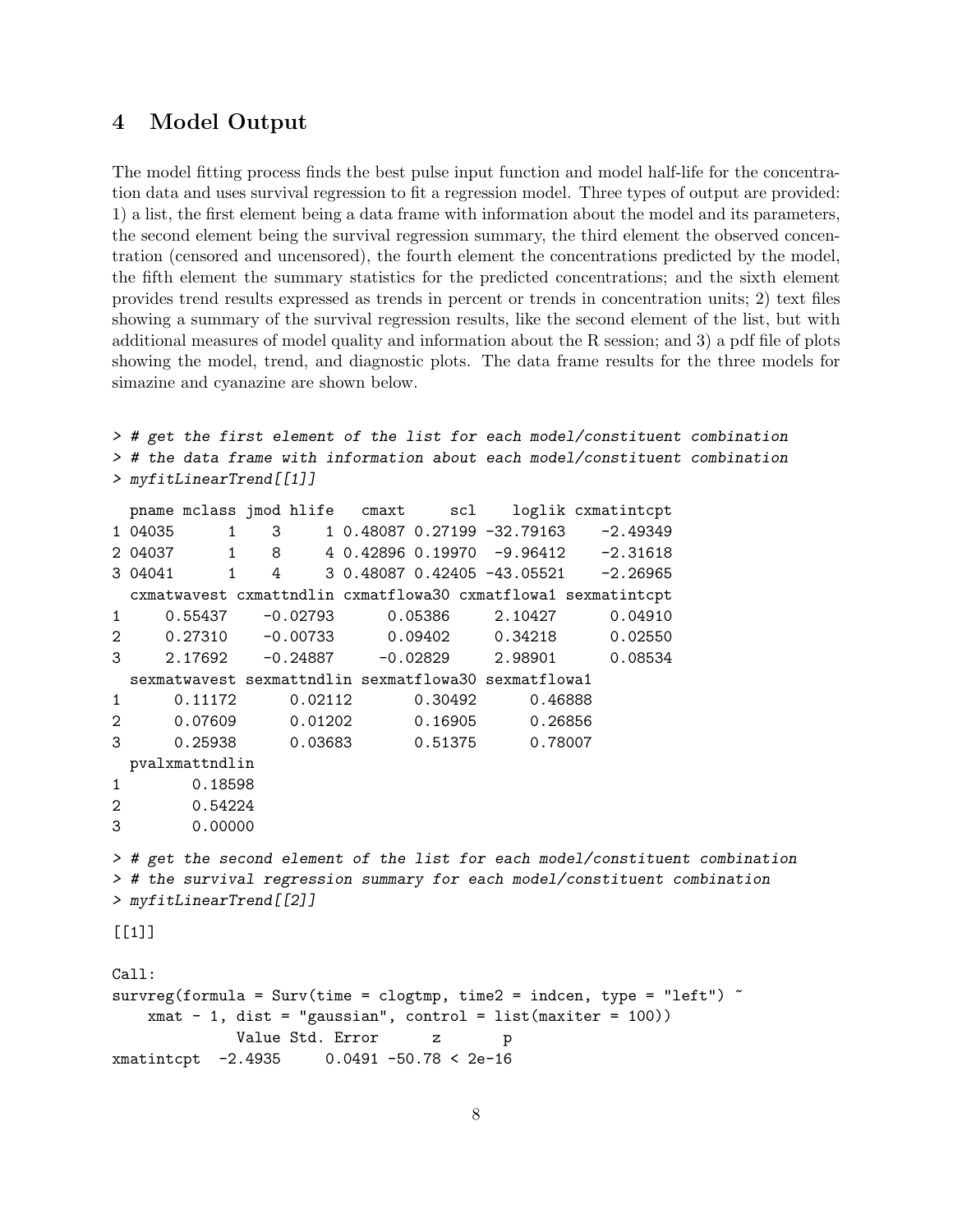```
xmatwavest 0.5544 0.1117 4.96 7.0e-07
xmattndlin -0.0279 0.0211 -1.32 0.19
xmatflowa30 0.0539 0.3049 0.18 0.86
xmatflowa1 2.1043 0.4689 4.49 7.2e-06
Log(scale) -1.3020 0.1205 -10.80 < 2e-16Scale= 0.272
Gaussian distribution
Loglik(model) = -32.8 Loglik(intercept only) = -60.9Chisq= 56.16 on 4 degrees of freedom, p= 1.9e-11
Number of Newton-Raphson Iterations: 5
n= 115
[[2]]
Call:
survreg(formula = Surv(time = clogtmp, time2 = indcen, type = "left") \tilde{ }xmat - 1, dist = "gaussian", control = list(maxiter = 100))
             Value Std. Error z p
xmatintcpt -2.31618 0.02550 -90.84 < 2e-16
xmatwavest 0.27310 0.07609 3.59 0.00033
xmattndlin -0.00733 0.01202 -0.61 0.54224
xmatflowa30 0.09402 0.16905 0.56 0.57811
xmatflowa1 0.34218 0.26856 1.27 0.20261
Log(scale) -1.61096 0.08315 -19.37 < 2e-16Scale= 0.2
Gaussian distribution
Loglik(model)= -10 Loglik(intercept only)= -20.2Chisq= 20.54 on 4 degrees of freedom, p= 0.00039
Number of Newton-Raphson Iterations: 4
n= 115
[[]]]Call:
survreg(formula = Surv(time = clogtmp, time2 = indcen, type = "left") \tilde{ }xmat - 1, dist = "gaussian", control = list(maxiter = 100))
             Value Std. Error z p
xmatintcpt -2.2697 0.0853 -26.59 < 2e-16
xmatwavest 2.1769 0.2594 8.39 < 2e-16
```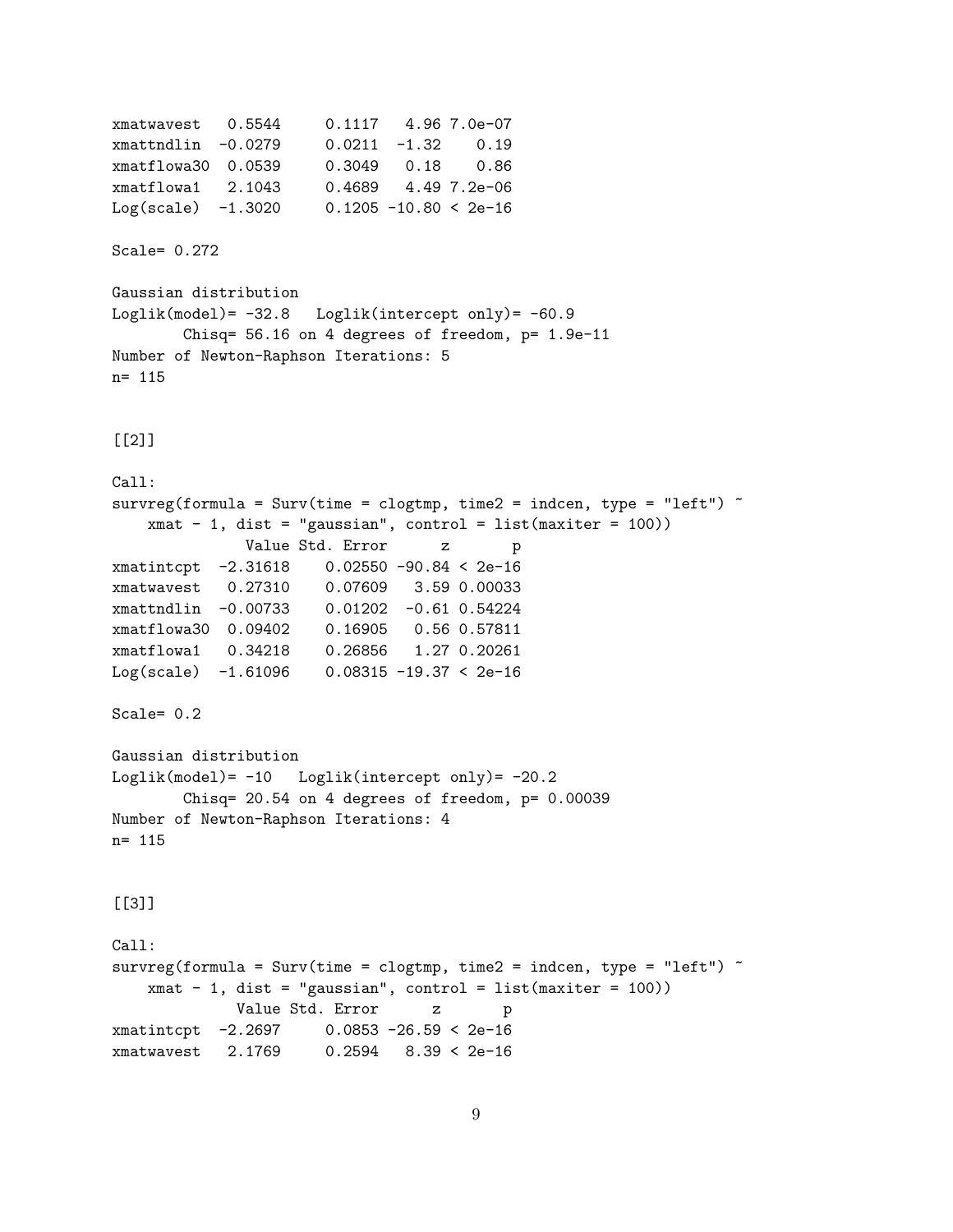xmattndlin -0.2489 0.0368 -6.76 1.4e-11 xmatflowa30 -0.0283 0.5138 -0.06 0.95609 xmatflowa1 2.9890 0.7801 3.83 0.00013 Log(scale) -0.8579 0.1036 -8.28 < 2e-16 Scale= 0.424 Gaussian distribution Loglik(model)= -43.1 Loglik(intercept only)= -103.7 Chisq= 121.33 on 4 degrees of freedom, p= 2.8e-25 Number of Newton-Raphson Iterations: 6 n= 115 > # get the first few lines of the third element of the list > head(myfitLinearTrend[[3]]) dectime R04035 P04035 R04037 P04037 R04041 P04041 1 1996.034 < 0.004 0.024 < 0.008 2 1996.117 < 0.004 0.005 < 0.008 3 1996.201 0.005 0.004 < 0.008 4 1996.242 < 0.004 0.005 0.009 5 1996.273 0.007 0.006 0.014 6 1996.311 < 0.004 < 0.004 0.012 > # get the first few lines of the fourth element of the list > head(myfitLinearTrend[[4]]) dectime P04035 P04037 P04041 1 1995.831 0.002184579 0.004008740 0.007085318 2 1995.833 0.002223730 0.004021064 0.007255036 3 1995.835 0.002256099 0.004022765 0.007295828 4 1995.837 0.002301522 0.004028182 0.007390105 5 1995.840 0.002361534 0.004037500 0.007548559 6 1995.843 0.002297257 0.004011441 0.007149901 > # get the summary of predicted concentrations > myfitLinearTrend[[5]] analysis pname predMeanConc predQ10 predQ25 predQ50 1 myfitLinearTrend 04035 0.00271 0.00117 0.00150 0.00203 2 myfitLinearTrend 04037 0.00441 0.00353 0.00378 0.00415 3 myfitLinearTrend 04041 0.01576 0.00013 0.00043 0.00218 predQ75 predQ90 1 0.00350 0.00535 2 0.00481 0.00581 3 0.00831 0.04093 > # get summary of trend results > myfitLinearTrend[[6]]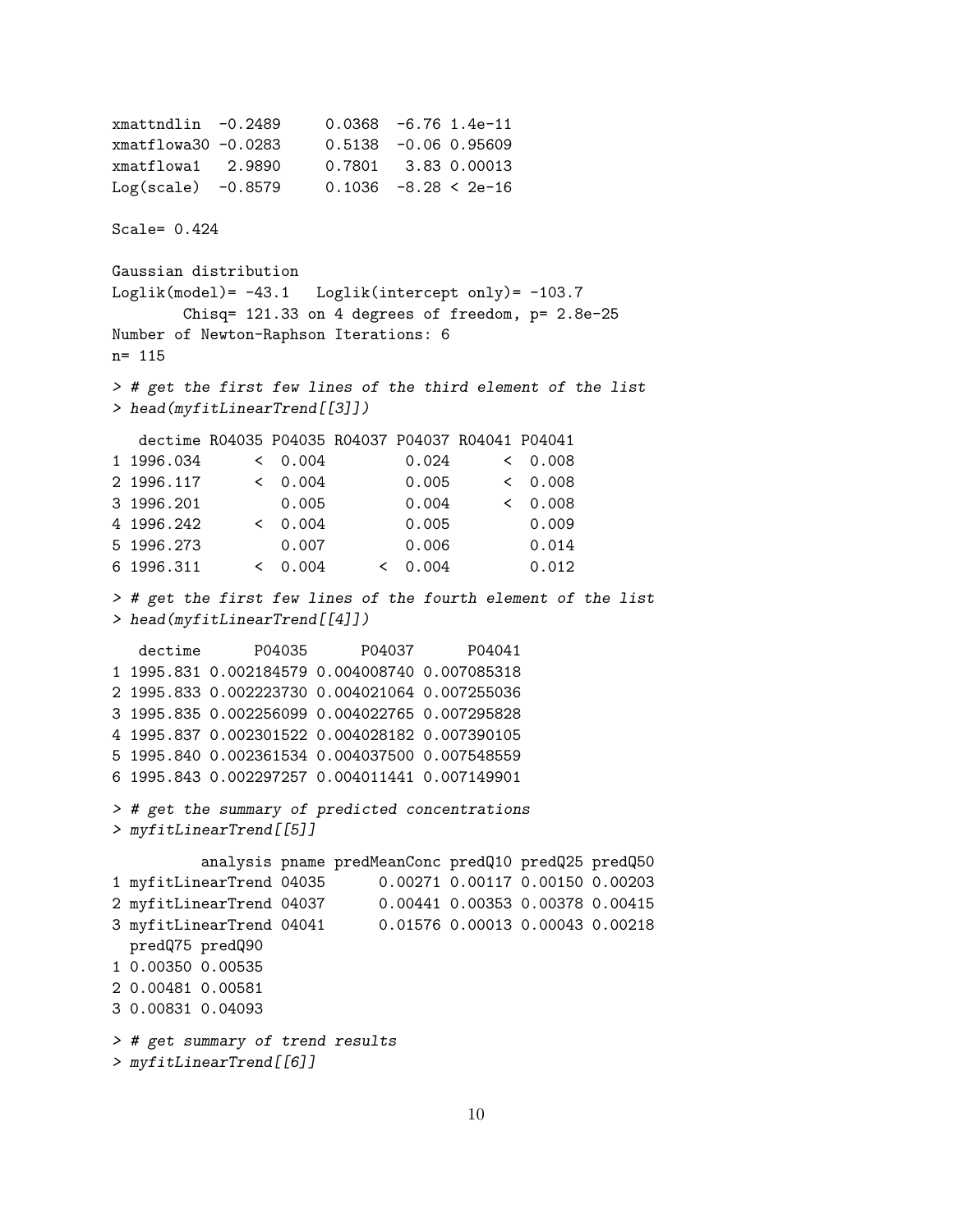|              |         |           |                                  | pname mclass alpha baseConc ctndPpor cuciPpor clciPpor |           |  |
|--------------|---------|-----------|----------------------------------|--------------------------------------------------------|-----------|--|
|              | 1 04035 |           |                                  | 1  0.1  0.0042  -40.2194  13.3638  -68.4757            |           |  |
|              |         |           |                                  | 2 04037 1 0.1 0.0052 -12.6305 25.7561 -39.2997         |           |  |
|              |         |           |                                  | 3 04041 1 0.1 0.0531 -98.9790 -96.8834 -99.6655        |           |  |
|              |         |           |                                  | ctndOrigPORPercentBase cuciOrigPORPercentBase          |           |  |
| $\mathbf{1}$ |         | $-0.0017$ |                                  |                                                        | 0.0006    |  |
| 2            |         | $-0.0007$ |                                  |                                                        | 0.0013    |  |
| 3            |         | $-0.0526$ |                                  |                                                        | $-0.0515$ |  |
|              |         |           | clciOrigPORPercentBase ctndlklhd |                                                        |           |  |
| 1            |         |           | $-0.0028$ 0.9070                 |                                                        |           |  |
| 2            |         |           | $-0.0020$ 0.7289                 |                                                        |           |  |
| 3            |         |           | $-0.0530$ 1.0000                 |                                                        |           |  |
|              |         |           |                                  |                                                        |           |  |

The first element of the list, the data frame, contains information about each model including the pesticide analyzed; the model class (a class 1 model incorporates a linear trend, a class 2 model incorporates restricted cubic splines); the choice of model or pulse input function, an integer 1 through 14; the model half-life in months, an integer, 1 to 4 months; the decimal season of maximum concentration; the scale factor from the survreg.object; the log-likelihood for the model; the coefficient for the model intercept; the coefficient for the seasonal wave; the coefficient for the trend component of the model; 0 or more values representing coefficients for the continuous ancillary variables; the standard error for the intercept; the standard error for the seasonal wave; the standard error for the trend; and 0 or more columns representing standard errors for the continuous ancillary variables.

The second element of the list is provided so that users could extract the attributes of the survival regression summary programmatically (rather than viewing them in the text file) and create their own summaries or plots of the results. The third, fourth, fifth, and sixth elements of the list are provided for user-generated plots and further user analysis (see R help for more details).

#### > attributes(myfitLinearTrend[[2]][[1]])

| <b><i><u>Snames</u></i></b>      |                          |                                                          |          |                  |                                                                            |     |   |
|----------------------------------|--------------------------|----------------------------------------------------------|----------|------------------|----------------------------------------------------------------------------|-----|---|
|                                  | $\lceil 1 \rceil$ "call" | "df"                                                     |          |                  | "loglik" "iter"                                                            |     |   |
|                                  | $\lceil 5 \rceil$ "idf"  |                                                          | "scale"  |                  | "coefficients" "var"                                                       |     |   |
|                                  | [9] "table"              |                                                          |          |                  | "correlation" "parms"                                                      | "n" |   |
|                                  | [13] "chi"               |                                                          | "robust" |                  |                                                                            |     |   |
| \$class<br>$\lceil 1 \rceil$ 115 |                          | [1] "summary.survreg"<br>> myfitLinearTrend[[2]][[1]]\$n |          |                  |                                                                            |     |   |
|                                  |                          | > myfitLinearTrend[[2]][[1]]\$table                      |          |                  |                                                                            |     |   |
|                                  |                          |                                                          |          | Value Std. Error | $\mathbf{z}$<br>xmatintcpt -2.49349164 0.04910211 -50.7817616 0.000000e+00 |     | p |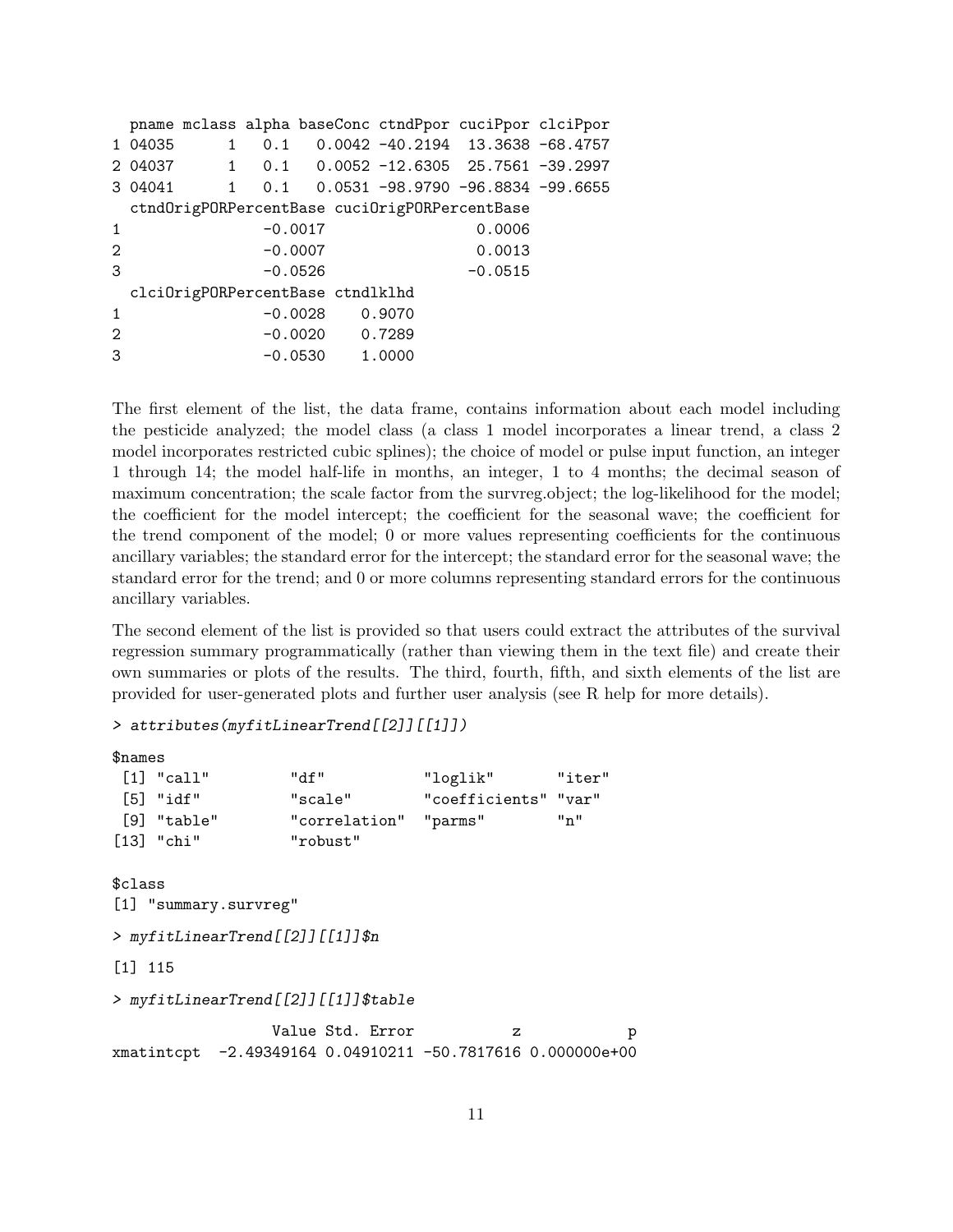| xmatwavest 0.55436953 0.11171616    |  | 4.9623039 6.966189e-07                                      |
|-------------------------------------|--|-------------------------------------------------------------|
|                                     |  | xmattndlin -0.02793350  0.02112089 -1.3225534  1.859839e-01 |
| xmatflowa30  0.05385545  0.30491533 |  | 0.1766243 8.598035e-01                                      |
| xmatflowa1 2.10426938 0.46888353    |  | 4.4878296 7.195245e-06                                      |
|                                     |  | Log(scale) -1.30197275 0.12051232 -10.8036489 3.307909e-27  |
|                                     |  |                                                             |

The plots are written to a pdf file if the argument plotfiles in the fitswavecav funcntion is set to TRUE. The user must explicitly set the argument to TRUE to give the user permission to write the files.

The plotting position used for representing censored values in the model plots (produced by the internal function  $seawaveQPlots$  that is further described in the package help documentation) is an important consideration for interpreting model fit. Plotting values obtained by using the censoring limit, or something smaller such as one-half of the censoring limit, produce plots that are difficult to interpret if there are a large number of censored values. Therefore, to make the plots more representative of diagnostic plots used for standard (non-censored) regression, a method for substituting randomized residuals in place of censored residuals was used. If a log-transformed concentration is censored at a particular limit,  $log C < L$ , then the residual for that concentration is censored as well,  $logC - fitted(logC) < L - fitted(logC) = rescen$ . In that case, a randomized residual was generated from a conditional normal distribution, as shown in the following R code:

```
resran <- scl * qnorm(runif(1) * pnorm(rescen / scl))
```
where scl is the scale parameter from the survival regression model, *pnorm* is the R function for computing cumulative normal probabilities,  $runif$  is the R function for generating a random variable from the uniform distribution, and *gnorm* is the R function for computing quantiles of the normal distribution. Under the assumption that the model residuals are uncorrelated, normally distributed random variables with mean zero and standard deviation scl, the randomized residuals generated in this manner are an unbiased sample of the true (but unknown) residuals for the censored data. This is an application of the probability integral transform (Mood and others, 1974) to generate random variables from continuous distributions. The plotting position using a censored concentration is  $fitted(logC) + resran.$  Note that each time a new model fit is performed, a new set of randomized residuals is generated and thus the plotting positions for censored values can change.

### <span id="page-11-0"></span>5 Restricted Cubic Splines Option

The original SEAWAVE-Q model assumes a linear trend over a given trend period. Linearity is a common, useful assumption in trend analysis, but becomes problematic as trend periods become longer because of the potential for abrupt, or gradual, non-linear changes. Examples include cancellation of some or all of the uses of a particular pesticide, phase-outs of a pesticide, or changes in usage. As additional data are collected, longer trend periods may be calculated and a strict linear trend may be inappropriate for many site-pesticide combinations. Restricted cubic splines (transformations of the time variable) were incorporated into the SEAWAVE-Q model to allow flexibility over time. The range of values of the time variable is split up, with "knots" defining the end of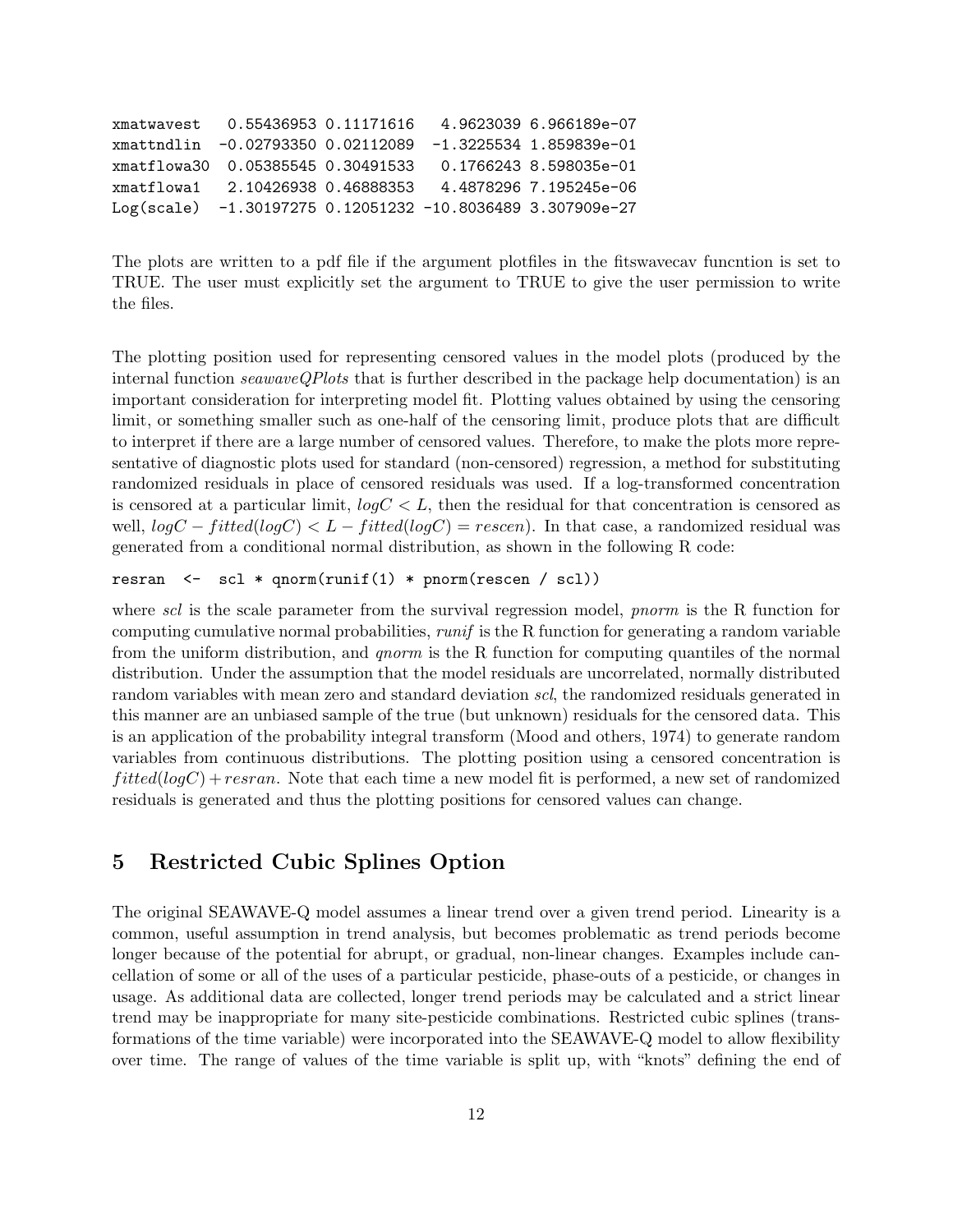one segment and the start of the next. Separate curves are then fit to each segment (Harrell, 2010, 2016). Overall, the splines are defined so that the resulting fitted curve is smooth and continuous, passing through each knot. Other studies have shown that 3 to 5 knots typically are sufficient for most models (Korn and Graubard, 1999). For small sample sizes  $\langle \langle 30, 8 \rangle$  a sample size insufficient for a pesticide trend model), 3 knots can be used; 4 knots are sufficient for most models and represent a compromise between overfitting and model flexibility (Harrell, 2010; Croxford, 2016). If the sample size is large  $(>100$ , as is often the case for pesticide trend modeling) or the relation changes quickly over the trend period, 5 to 7 knots could be used, although 5 are usually sufficient (Stone, 1986; Croxford, 2016).

## <span id="page-12-0"></span>6 Fitting the SEAWAVE-Q Model with Restricted Cubic Splines

The following code fits a model with restricted cubic splines instead of a linear trend for one pesticide in the dataset. The pesticide is 04035, simazine. See the help documentation for further information about the function arguments shown and additional arguments.

```
> data(swData)
> # associate continuous water-quality data with each sample
> # combineData does this for you
> modMoRivOmaha <- combineData(qwdat = qwMoRivOmaha, cqwdat = cqwMoRivOmaha)
> # then fit model
> myfitRCS <- fitswavecav(cdat = modMoRivOmaha, cavdat = cqwMoRivOmaha,
+ tanm = "myfitRCS", pnames = c("04035"), yrstart = 1995,
+ yrend = 2003, tndbeg = 1995, tndend = 2003,
+ iwcav = c("flowa30", "flowa1"), dcol = "dates",
+ qwcols = c("R", "P"), mclass = 2, numk = 4,
+ plotfile = FALSE)
```
# <span id="page-12-1"></span>7 Model Output

```
> # get the first element of the list for each model/constituent combination
> # the data frame with information about each model/constituent combination
> myfitRCS[[1]]
 pname mclass jmod hlife cmaxt scl loglik cxmatintcpt
1 04035 2 3 1 0.48087 0.26702 -30.34875 -2.28508
 cxmatwavest cxmattndlin cxmattndlin' cxmattndlin''
1 0.58486 0.05451 -0.42262 1.2513
 cxmatflowa30 cxmatflowa1 sexmatintcpt sexmatwavest
1 -0.08385 2.07417 0.13916 0.11368
 sexmattndlin sexmattndlin' sexmattndlin'' sexmatflowa30
1 0.07055 0.23925 0.6444 0.3118
```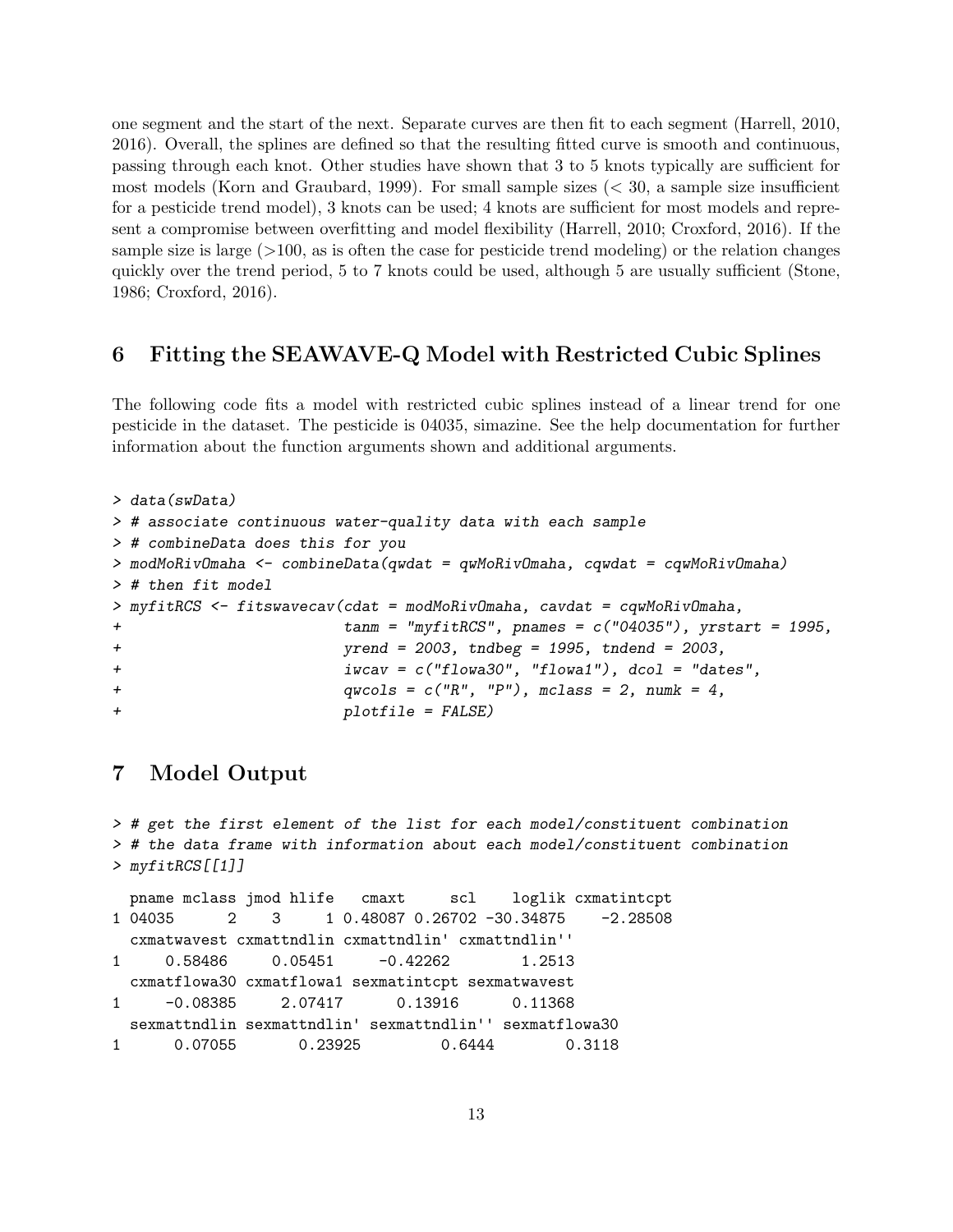```
sexmatflowa1 pvalxmattndlin pvalxmattndlin' pvalxmattndlin''
1 0.47422 0.43966 0.07732 0.05216
> # get the second element of the list for each model/constituent combination
> # the survival regression summary for each model/constituent combination
> myfitRCS[[2]]
[[1]Call:
survreg(formula = Surv(time = clogtmp, time2 = indcen, type = "left") \tilde{ }xmat - 1, dist = "gaussian", control = list(maxiter = 100))
             Value Std. Error z p
xmatintcpt -2.2851 0.1392 -16.42 < 2e-16
xmatwavest 0.5849 0.1137 5.14 2.7e-07
xmattndlin 0.0545 0.0705 0.77 0.440
xmattndlin' -0.4226 0.2392 -1.77 0.077
xmattndlin'' 1.2513 0.6444 1.94 0.052
xmatflowa30 -0.0839 0.3118 -0.27 0.788
xmatflowa1 2.0742 0.4742 4.37 1.2e-05
Log(scale) -1.3204 0.1201 -10.99 < 2e-16
Scale= 0.267
Gaussian distribution
Loglik(model)= -30.3 Loglik(intercept only)= -60.9
       Chisq= 61.04 on 6 degrees of freedom, p= 2.8e-11
Number of Newton-Raphson Iterations: 6
n= 115
> # get the first few lines of the third element of the list
> head(myfitRCS[[3]])
  dectime R04035 P04035
1 1996.034 < 0.004
2 1996.117 < 0.004
3 1996.201 0.005
4 1996.242 < 0.004
5 1996.273 0.007
6 1996.311 < 0.004
> # get the first few lines of the fourth element of the list
> head(myfitRCS[[4]])
   dectime P04035
30 1995.831 0.001729834
31 1995.833 0.001760735
32 1995.835 0.001785889
```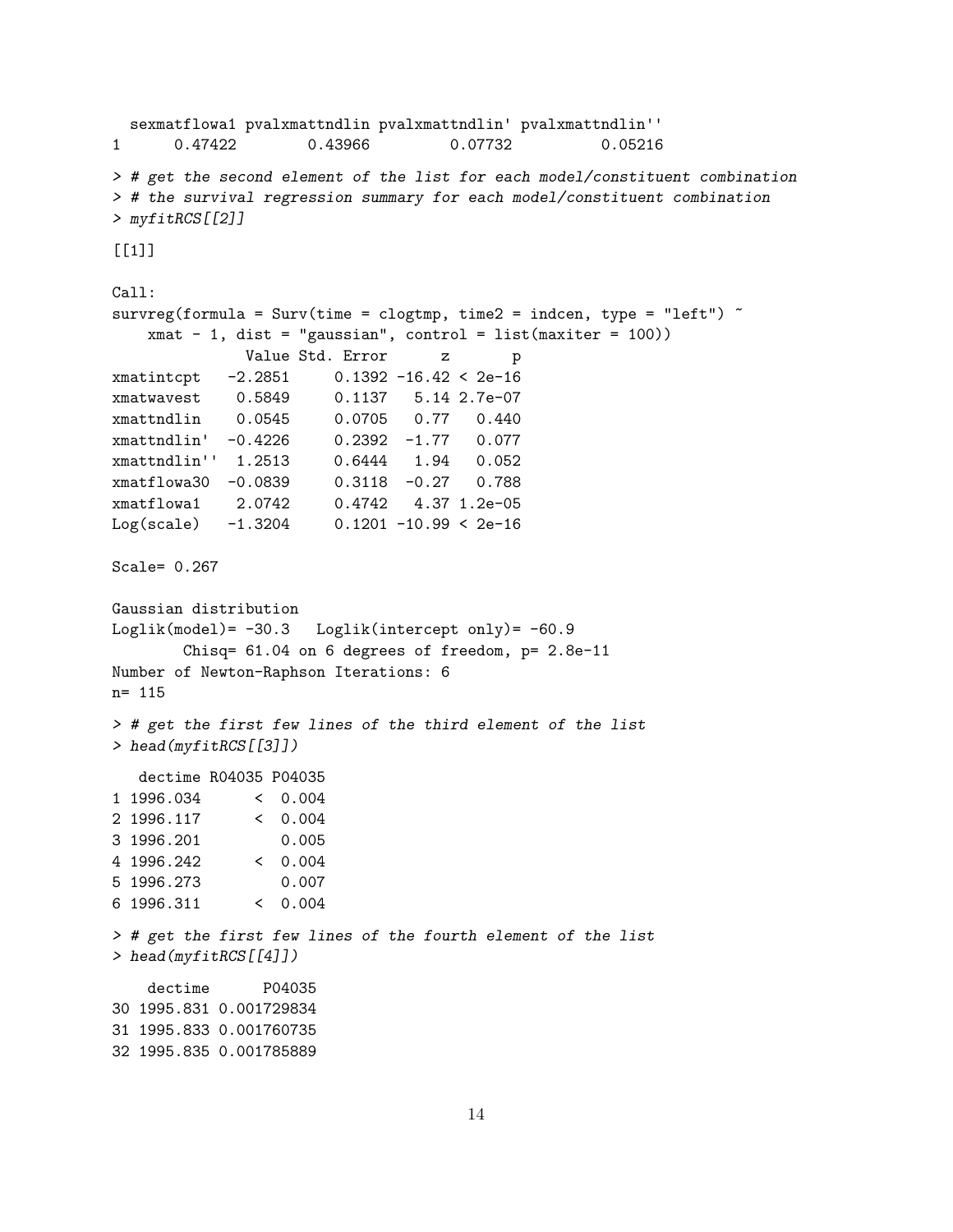33 1995.837 0.001821616 34 1995.840 0.001868708 35 1995.843 0.001819211 > # get the summary of predicted concentrations > myfitRCS[[5]] analysis pname predMeanConc predQ10 predQ25 predQ50 predQ75 1 myfitRCS 04035 0.00269 0.00108 0.00134 0.00205 0.00332 predQ90 1 0.00542 > # get summary of trend results > myfitRCS[[6]] pname mclass baseConc endConc rcsctndPpor 1 04035 2 0.0035 0.0033 -4.2617 rcsctndOrigPORPercentBase pvalrcstnd ctndlklhd 1 -1e-04 NA NA > attributes(myfitRCS[[2]][[1]]) \$names [1] "call" "df" "loglik" "iter" [5] "idf" "scale" "coefficients" "var" [9] "table" "correlation" "parms" "n" [13] "chi" "robust" \$class [1] "summary.survreg" > myfitRCS[[2]][[1]]\$n [1] 115 > myfitRCS[[2]][[1]]\$table Value Std. Error  $\qquad \qquad$  z p xmatintcpt -2.28508179 0.13916276 -16.4202108 1.370896e-60 xmatwavest 0.58485595 0.11367880 5.1448112 2.677900e-07 xmattndlin 0.05451475 0.07054532 0.7727622 4.396631e-01 xmattndlin' -0.42261789 0.23924903 -1.7664352 7.732287e-02 xmattndlin'' 1.25130280 0.64439682 1.9418203 5.215886e-02 xmatflowa30 -0.08385015 0.31179820 -0.2689244 7.879878e-01 xmatflowa1 2.07416526 0.47421631 4.3738801 1.220575e-05 Log(scale) -1.32043054 0.12012033 -10.9925647 4.149640e-28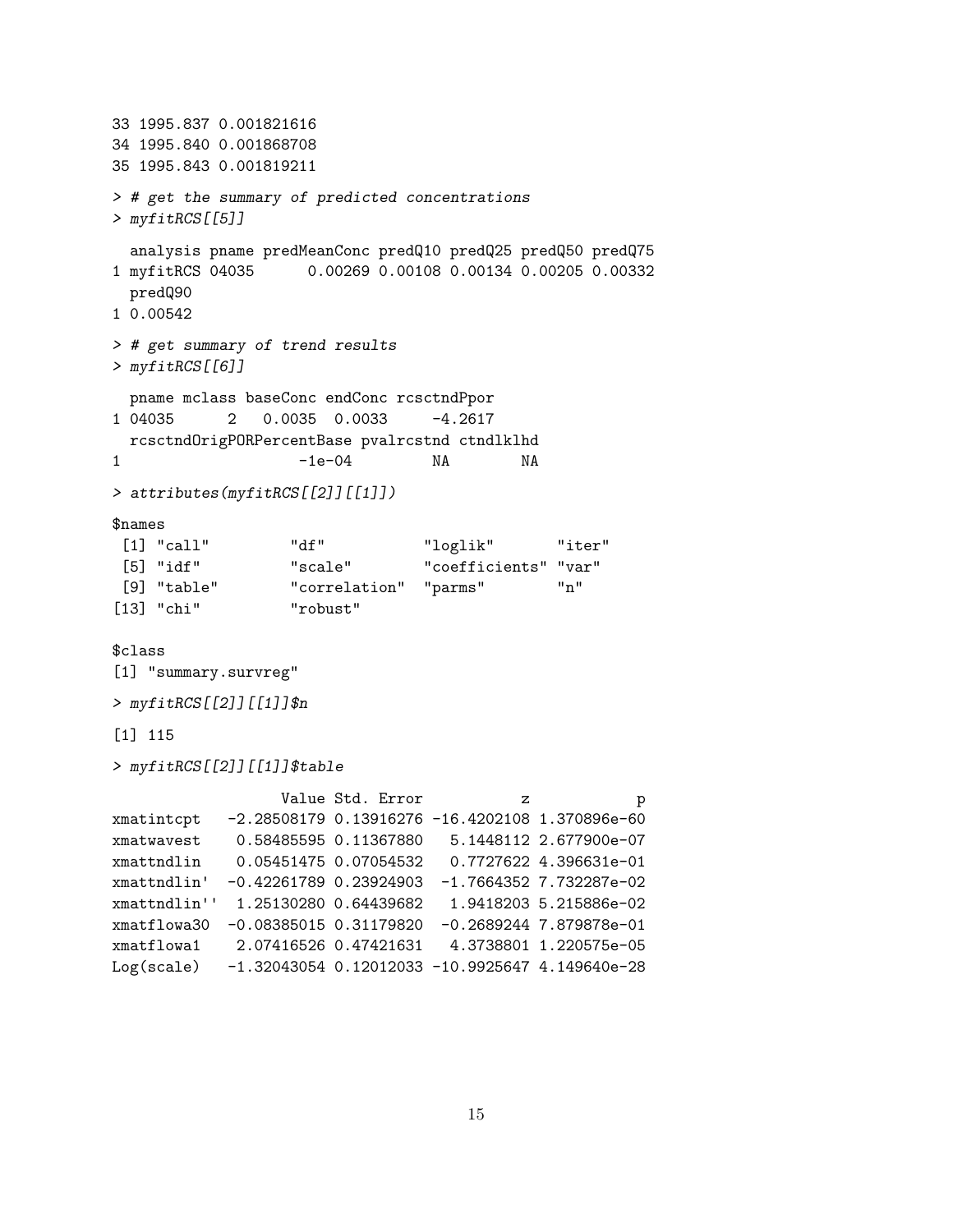## <span id="page-15-0"></span>8 Bootstrapping for Significance with Restricted Cubic Splines

The trend component of a model using restricted cubic splines is more complex than with previous implementations of the model. Because the model now as curvilinear components, the trend can be expressed a change in concentration from the beginning of the curvilinear trend line to the end of the curvilinear trend line (see Ryberg and York, 2020, for more details). In some cases, where the addition of restricted cubic splines has little change to the model, this trend may be the same as that of the linear model; however, sometimes the trend can be dramatically different because restricted cubic splines can respond to abrupt or gradual changes in use or regulation that cannot be modeled linearly. In addition, the determination of statistical significance is different for the model with restricted cubic splines. In order to determine if the trends in pesticide concentration calculated using restricted cubic splines are substantially different from a pattern produced by chance alone, we added functionality to perform a bootstrap analysis. Bootstrapping creates a distribution by resampling the dataset. Normal bootstrapping eliminates all trends and produces trend-free data, while block bootstrapping preservers any autocorrelation detected in the sample if the sample is serially dependent (Onöz and Bayazit, 2012). To ensure that block bootstrapping preserves autocorrelation, blocks are often overlapped and are wrapped around from the end to the start of the series (Canty, 2002). The bootstrap analysis in seawaveQ uses a variation of block bootstrapping and an attained significance level similar to the method used in Hirsch and Ryberg (2012). However, Hirsch and Ryberg used a random length block with block length geometrically distributed with a mean length of 20 years to replicate hydrologic conditions that might have climatic persistence of variable length. In our case, we did not want to randomize the seasonal patterns in concentration trends, because we would then be testing the significance of the seasonal wave in the model rather than the trend. Therefore, our block units are entire years. The significance calculation is based on an attained level of significance method described in Hirsch and Ryberg (2012). For each bootstrap replicate, the resampled time series of pesticide concentrations is regressed against the variables in the SEAWAVE-Q model. For iteration j,  $mj$  is the estimate of the trend. The mjs form a distribution of possible trend values across the bootstrap resampled dataset. The test statistic is M, is the estimated trend with the observations from the original data (data in their original order). The null hypothesis is that the expected value of M is zero (no trend). Using 1,000 iterations of the bootstrap, we compute the attained, two-sided significance level. The p-value is the fraction of the iterations in which  $|mj|$  is greater than or equal to  $|M|$ . If few of the trends from the randomized data (the mjs) are larger than the original trend value, the trend is statistically significant, depending on the analyst's choice of significance level. The seawaveQ results report the attained p-value so that one may choose to compare it to any significance level.

The bootstrap process is too time consuming to include in an R vignette. However, the function call would be something like the following:

|       | > # myfitRCSTrend <- fitswavecav(cdat = modMoRivOmaha, cavdat = cqwMoRivOmaha, |
|-------|--------------------------------------------------------------------------------|
| $>$ # | $tann = "myfitRCSTrend",$                                                      |
| $>$ # | pnames = $c("04035", "04037", "04041"),$                                       |
| $>$ # | $yrstart = 1995$ , $yrend = 2003$ , $tndbeg = 1995$ ,                          |
| $>$ # | tndend = $2003$ , iwcav = $c("flowa30", "flowa1")$ ,                           |
| $>$ # | $dcol$ = "dates", qwcols = $c("R", "P")$ , mclass = 2,                         |
| $>$ # | $numk = 4$ , bootRCS = TRUE, nboot = 1000, plotfile=FALSE)                     |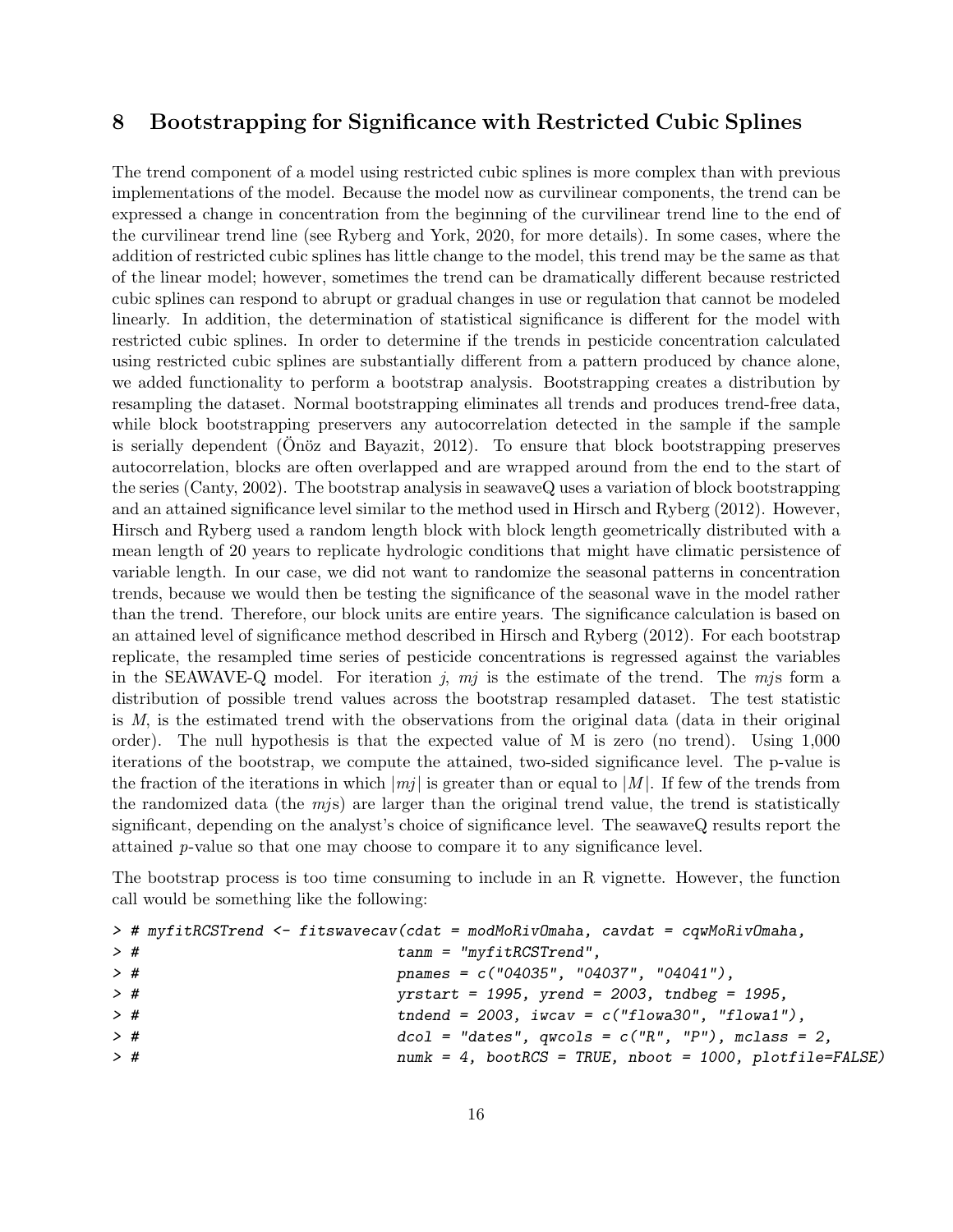# <span id="page-16-0"></span>9 References Cited

Canty, A.J., 2002, Resampling methods in R—The boot package: R News, v. 2, no. 3, p. 2–7.

Croxford, R., 2016, Restricted cubic spline regression—A brief introduction: SAS Institute Inc., Paper 5621.

Harrell, F.E., Jr., 2010, Regression modeling strategies—With applications to linear models, logistic regression, and survival analysis: New York, Springer-Verlag, 568 p.

Harrell, F.E., Jr., 2016, rms: Regression modeling strategies; R package version 5.0-1: accessed August 14, 2018, at <https://CRAN.R-project.org/package=rms>.

Helsel, D.R., 2005, Nondetects and data analysis: New York, John Wiley and Sons, 250 p.

Hirsch, R.M., and Ryberg, K.R., 2012, Has the magnitude of floods across the USA changed with CO2 levels?: Hydrological Sciences Journal, v. 57, no. 1, p. 1–9, [https://doi.org/10.1080/](https://doi.org/10.1080/02626667.2011.621895) [02626667.2011.621895](https://doi.org/10.1080/02626667.2011.621895).

Korn, E.L., and Graubard, B.I., 1999, Appendix C—Restricted cubic regression splines in Korn, E.L, and Graubard, B.I., Analysis of health surveys: New York, John Wiley and Sons, p. 345–346, <https://doi.org/10.1002/9781118032619>.

Lee, Lopaka, 2017, NADA—Nondetects and data analysis for environmental data: R package version 1.6-1, <https://CRAN.R-project.org/package=NADA>.

Mood, A.M., Graybill, F.A., and Boes, D.C., 1974, Introduction to the theory of statistics (3d ed.): New York, McGraw-Hill, Inc., 564 p.

Oblinger Childress, C.J., Foreman,W.T., Connor, B.F., and Maloney, T.J., 1999, New reporting procedures based on long-term method detection levels and some considerations for interpretations of water-quality data provided by the U.S. Geological Survey: U.S. Geological Survey Open-File Report 99–193, 19 p. [Also available at [http://water.usgs.gov/owq/OFR\\_99-193/index.](http://water.usgs.gov/owq/OFR_99-193/index.html) [html](http://water.usgs.gov/owq/OFR_99-193/index.html).]

Onöz, B., and Bayazit, M., 2012, Block bootstrap for Mann–Kendall trend test of serially depend data: Hydrological Processes v. 26, no. 23, p. 3552–3560, [https://doi.org/10.1002/hyp.](https://doi.org/10.1002/hyp.8438) [8438](https://doi.org/10.1002/hyp.8438).

Ryberg, K.R. and Vecchia, A.V., 2012, waterData—An R package for retrieval, analysis, and anomaly calculation of daily hydrologic time series data, version 1.0: U.S. Geological Survey Open-File Report 2012–1168; 8 p., accessed March 1, 2013, at [http://pubs.usgs.gov/of/2012/](http://pubs.usgs.gov/of/2012/1168/) [1168/](http://pubs.usgs.gov/of/2012/1168/).

Ryberg, K.R. and York, B.C., 2020, seawaveQ—An R package providing a model and utilities for analyzing trends in chemical concentrations in streams with a seasonal wave (seawave) and adjustment for streamflow (Q) and other ancillary variables: U.S. Geological Survey Open-File Report 2020–1082, 25 p., with 4 appendixes, <https://doi.org/10.3133/ofr20201082>.

Ryberg, K.R., Vecchia, A.V., Martin, J.D., and Gilliom, R.J., 2010, Trends in pesticide concentrations in urban streams in the United States, 1992–2008: U.S. Geological Survey Scientific Inves